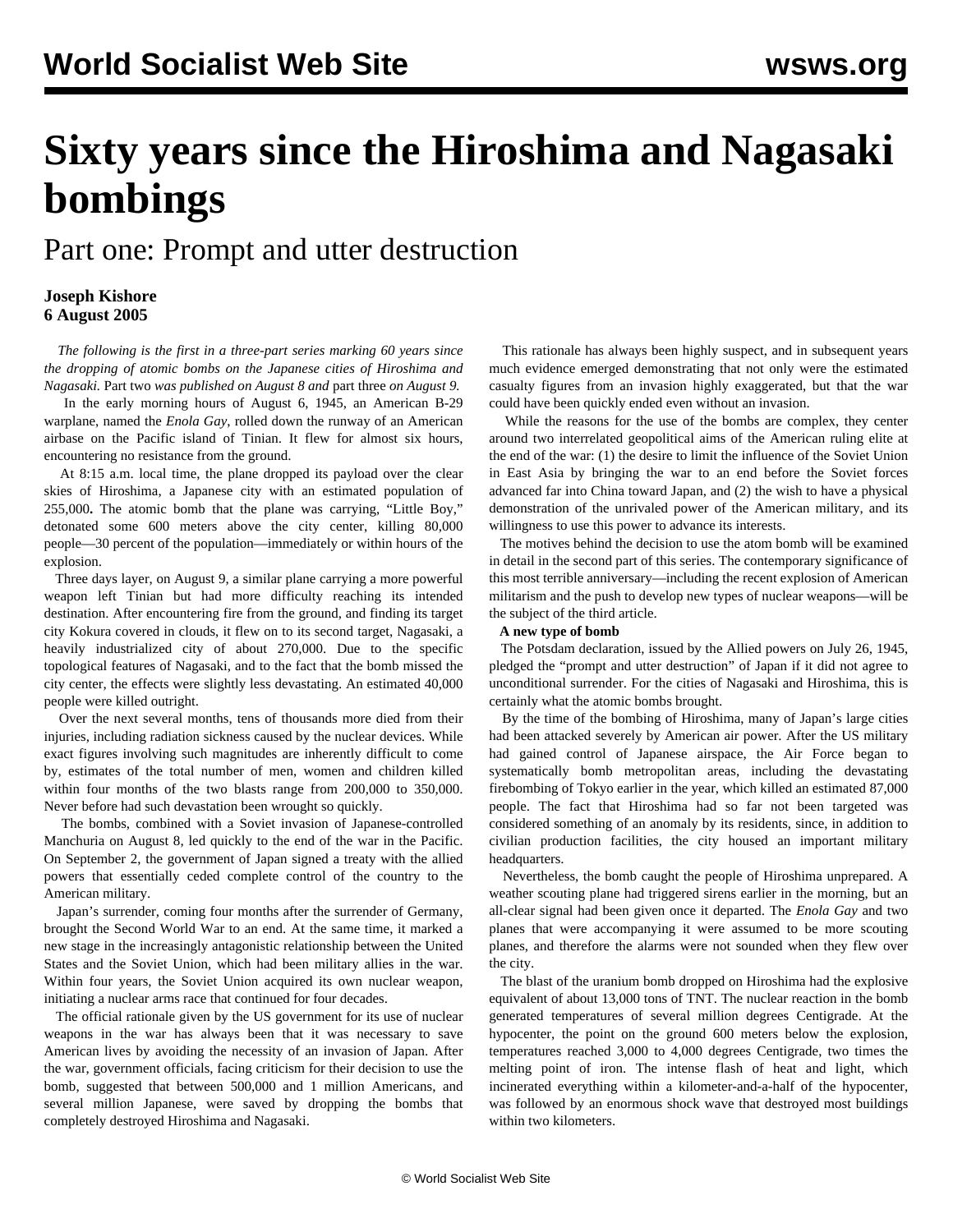The Hiroshima bomb was targeted at the Aioi Bridge, which it missed by about 250 meters. According to one account, the bomb exploded instead directly above a hospital headed by a Dr. Shima: "The Shima hospital and all its patients were vaporized.... Eighty-eight percent of the people within a radius of 1,500 feet died instantly or later on that day. Most others within the circle perished in the following weeks or months."[1]

 Those close to the hypocenter were instantly incinerated without leaving behind a trace, except for perhaps a shadow on a wall or street where their bodies had partially protected the surface from the initial flash of heat. One author notes that those closest to the blast "passed from being to nothingness faster than any human physiology can register."[2]

 Those slightly farther from the center of the explosion did not die immediately, but suffered from severe third-degree burns all over their bodies, in particular to any areas that were exposed directly to the heat. They suffered a period of intense pain before dying of their injuries. Those who witnessed the explosion and survived invariably describe these victims in the most horrific terms.

 A doctor who had been on the outskirts of the city when the explosion occurred wrote about what he saw as he rushed in to help the victims. He explained how, as he approached the city center, a "strange figure came up to me little by little, unsteady on its feet. It surely seemed like the form of a man but it was completely naked, bloody and covered with mud. The body was completely swollen. Rags hung from its bare breast and waist. The hands were held before the breasts with palms turned down. Water dripped from the rags. Indeed, what I took to be rags were in fact pieces of human skin and the water drops were human blood.... I looked at the road before me. Denuded, burnt and bloody, numberless survivors stood in my path. They were massed together, some crawling on their knees or on all fours, some stood with difficulty or leaned on another's shoulder."[3]

 The description of disfigured people with "skin hanging down like rags" is common among those who survived to tell what they saw. Many saw people roaming the streets, in intense pain, often blind from the burns or deaf from the explosion, with their arms stretched out in front of them, "with forearms and hands dangling ... to prevent the painful friction of raw surfaces rubbing together,"[4] some "staggering like sleepwalkers."[5]

 Perhaps thousands died in this way. A doctor named Tabuchi described how, "all through the night," hundreds of injured people "went past our house, but this morning [August 7] they had stopped. I found them lying on both sides of the road so thick that it was impossible to pass without stepping on them."[6] One survivor wrote how he witnessed "Hundreds of those still alive ... wandering around vacantly. Some were half-dead, writhing in their misery.... They were no more than living corpses."[7]

 Many of those who did not die immediately sought to find their way to the rivers or reservoirs to seek relief from the burning pain. A survivor describes how he "saw that the long bank of the river at Choju-En was filled with a large number of burned human beings. They occupied the bank as far as the eye could see. The greatest number lay in the water rolling slowly at the mercy of the waves," having drowned or died at the bank's edge.[8] Another doctor, Hanoka, described how he "saw fire reservoirs filled to the brim with dead people who looked as though they had been boiled alive."[9]

 Much of the city within several kilometers of the blast's center was completely destroyed. Buildings that were not flattened by the explosion itself were consumed in the ensuing fire that engulfed the largely wooden homes. Many who were trapped when their homes collapsed over them died in this fire.

 Dr. Hachiya writes, "Hiroshima was no longer a city, but a burnt-over prairie. To the east and to the west everything was flattened. The distant mountains seemed nearer than I could ever remember. The hills of Ushita and the woods of Nigitsu loomed out of the haze and smoke like the nose

and eyes of a face. How small Hiroshima was with its houses gone."[10]

 Within a week of the explosions in both Hiroshima and Nagasaki, most of those who had been severely injured had either died or were beginning to recover. However, it was at this point that thousands of patients unexpectedly began to experience "sudden attacks of high fever which had risen above forty degrees Celsius.... And then they began to bleed from their mucous membranes and soon spat up quantities of blood.... It was also at this time that an uncanny form of depilation, or hair loss, began among the survivors. When patients raised their hands to their heads while struggling with pain, their hair would fall out with a mere touch of the fingers."[11]

 This was radiation disease caused by the nuclear reaction, which emitted enormous quantities of gamma rays. At the time, however, doctors in the city had not yet learned about the peculiar nature of the bomb dropped over the city, and speculated that the population was suffering from a wave of dysentery, or perhaps chemical poisoning from something released by the bomb.

 A British medical report explained that the radiation released from the explosion did not destroy the cells in the bloodstream, but attacked "the primitive cells in the bone marrow, from which most of the different types of cells in the blood are formed. Therefore serious effects begin to appear only as the fully-formed cells already in the blood die off gradually and are not replaced as they would normally by new cells formed in the bone marrow.... As red cell formation ceased, the patient began to suffer from progressive anemia. As platelet formation ceased, the thin blood seeped in small and large hemorrhages into the skin and the retina of the eye, and sometimes into the intestines and the kidneys. The fall in the number of white cells ... in severe cases lowered resistance, so that the patient inevitably fell prey to some infection, usually spreading from the mouth and accompanied by gangrene of the lips, the tongue, and sometimes the throat.... Deaths probably began in about a week after the explosion, reached a peak in about three weeks and had for the most part ceased after six to eight weeks."[12]

 The radiation disease affected those nearest the blast most severely. However, it left profound psychological scars on many of those who survived, constantly tormented by the thought that, though healthy today, they too could succumb tomorrow.

 The above description is derived primarily from testimony of survivors of the Hiroshima bomb. However, the effects in Nagasaki were similar. The Nagasaki bomb was dropped before the full devastation of the Hiroshima bomb had become widely known. The day of the bombing was pushed up to August 9 from August 11, because of poor weather forecasts for the latter date.

 Nagasaki had long been a principal port and one of the most beautiful cities on the Japanese island of Kyushu. Its main industry was shipbuilding, which made it a target for the second bomb. The bomb exploded over the suburb of Urakami, home to what was then the largest cathedral in East Asia.

 While there were many atrocities committed during the Second World War, the bombings of Hiroshima and Nagasaki were undoubtedly two of the greatest single acts of wanton destruction, in which the lives of hundreds of thousands of people, mainly civilians, were wiped out. They are events that should not be allowed to slip from the memory of working people around the world—a testament to the ruthlessness and destructive capacity of American militarism.

*To be continued*

**Notes:**

1. Wyden, Peter. *Day One: Before Hiroshima and After*, Simon and Schuster: New York, 1984, p. 253.

2. Frank, Richard. *Downfall: The End of Imperial Japanese Empire*, Random House: New York, p. 265.

3. Hida Shuntaro. "The Day Hiroshima Disappeared," in *Hiroshima's*